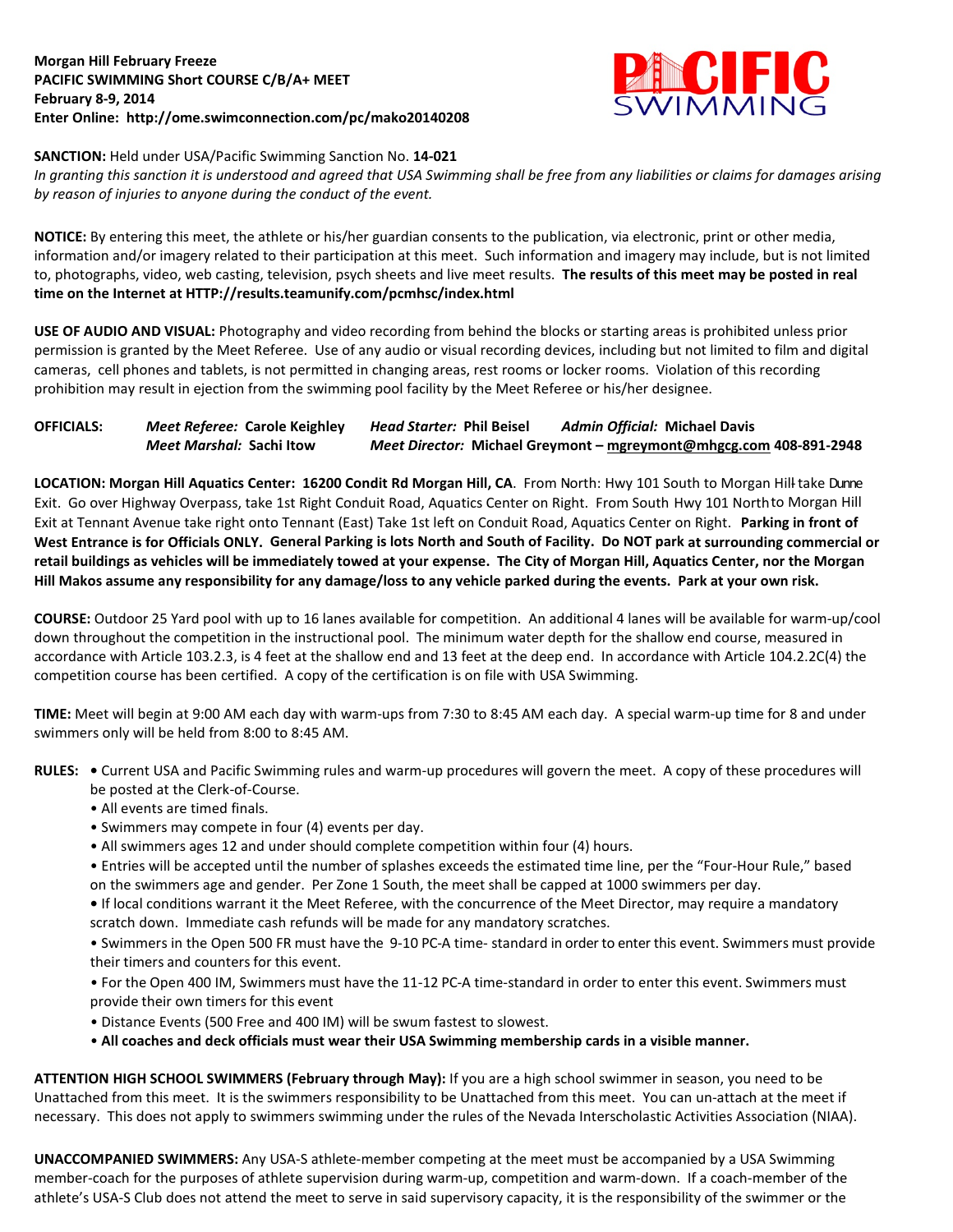swimmer's legal guardian to arrange for supervision by a USA-S member-coach. The Meet Director or Meet Referee may assist the swimmer in making arrangements for such supervision; however, it is recommended that such arrangements be made in advance of the meet by the athlete's USA-S Club Member-Coach.

**RACING STARTS:** Swimmers must be certified by a USA-S member-coach as being proficient in performing a racing start, or must start the race in the water. It is the responsibility of the swimmer or the swimmer's legal guardian to ensure compliance with this requirement.

**RESTRICTIONS:** • Smoking and the use of other tobacco products is prohibited on the entire facility, including parking lots, in the locker rooms, in spectator seating, on standing areas and in all areas used by swimmers, during the meet and during warm-up periods.

- Sale and use of alcoholic beverages is prohibited in all areas of the meet venue.
- No glass containers are allowed in the meet venue.
- No propane heater is permitted except for snack bar/meet operations.
- All shelters must be properly secured.

• Except where venue facilities require otherwise, changing into or out of swimsuits other than in locker rooms or other designated areas is not appropriate and is strongly discouraged.

• Animals are not permitted on the facility with the exception of service animals. Please check with the meet director.

**ELIGIBILITY:** • Swimmers must be current members of USA-S and enter their name and registration number on the meet entry card as they are shown on their Registration Card. If this is not done, it may be difficult to match the swimmer with the registration and times database. The meet host will check all swimmer registrations against the SWIMS database and if not found to be registered, the Meet Director shall accept the registration at the meet (a \$10 surcharge will be added to the regular registration fee). Duplicate registrations will be refunded by mail.

• Swimmers in the "A" Division must have met at least the listed "PC-A" time standard. Swimmers in the "B" Division must have met at least the listed "PC-B" time standard. All entry times slower than the listed "PC-B" time standard will be in the "C" Division.

• Entries with **"**NO TIME" will be accepted.

• Entry times submitted for this meet will be checked against a computer database and may be changed in accordance with Pacific Swimming Entry Time Verification Procedures.

- Disabled swimmers are welcome to attend this meet and should contact the Meet Director or Meet Referee regarding and special accommodations on entry times and seeding per Pacific Swimming policy.
- Swimmers 19 years of age and over may compete in the meet for time only, no awards. Such swimmers must have met standards for the 17-18 age group.
- The swimmer's age will be the age of the swimmer on the first day of the meet.

**ENTRY FEES:** \$2.75 per event plus an \$8.00 participation fee per swimmer. Entries will be rejected if payment is not sent at time of request.

**ONLINE ENTRIES:** To enter online go to **http://ome.swimconnection.com/pc/mako20140208** to receive an immediate entry confirmation. This method requires payment by credit card. Swim Connection, LLC charges a processing fee for this service, equal to \$1 per swimmer plus 5% of the total Entry Fees. Please note that the processing fee is a separate fee from the Entry Fees. If you do not wish to pay the processing fee, enter the meet using a mail entry. **Entering online is a convenience, is completely voluntary, and is in no way required or expected of a swimmer by Pacific Swimming.** Online entries will be accepted through Wednesday, January 29, 2014.

**MAILED OR HAND DELIVERED ENTRIES**: Entries must be on the attached consolidated entry form. Forms must be filled out completely and printed clearly with swimmers best time. Entries must be postmarked by midnight, Monday January 27, 2014 or hand delivered by 6:30 p.m. Wednesday, January 29, 2014. No late entries will be accepted. No refunds will be made, except mandatory scratch downs. Requests for confirmation of receipt of entries should include a self-addressed envelope.

**Make check payable to**: Morgan Hill Swim Club

**Mail entries to**: Michael Greymont – Meet Director **Hand deliver entries to:** Michael Greymont 1921 W Edmundson Ave 1921 W Edmundson Ave Morgan Hill, CA 95037 Morgan Hill, CA 95037

**CHECK-IN:** The meet will be deck seeded. Swimmers must check-in at the Clerk-of-Course. Close of check-in for all individual events shall be no more than 60 minutes before the estimated time of the start of the first heat of the event. No event shall be closed more than 30 minutes before the scheduled start of the session. Swimmers who do not check in will not be seeded and will not be allowed to compete in that event.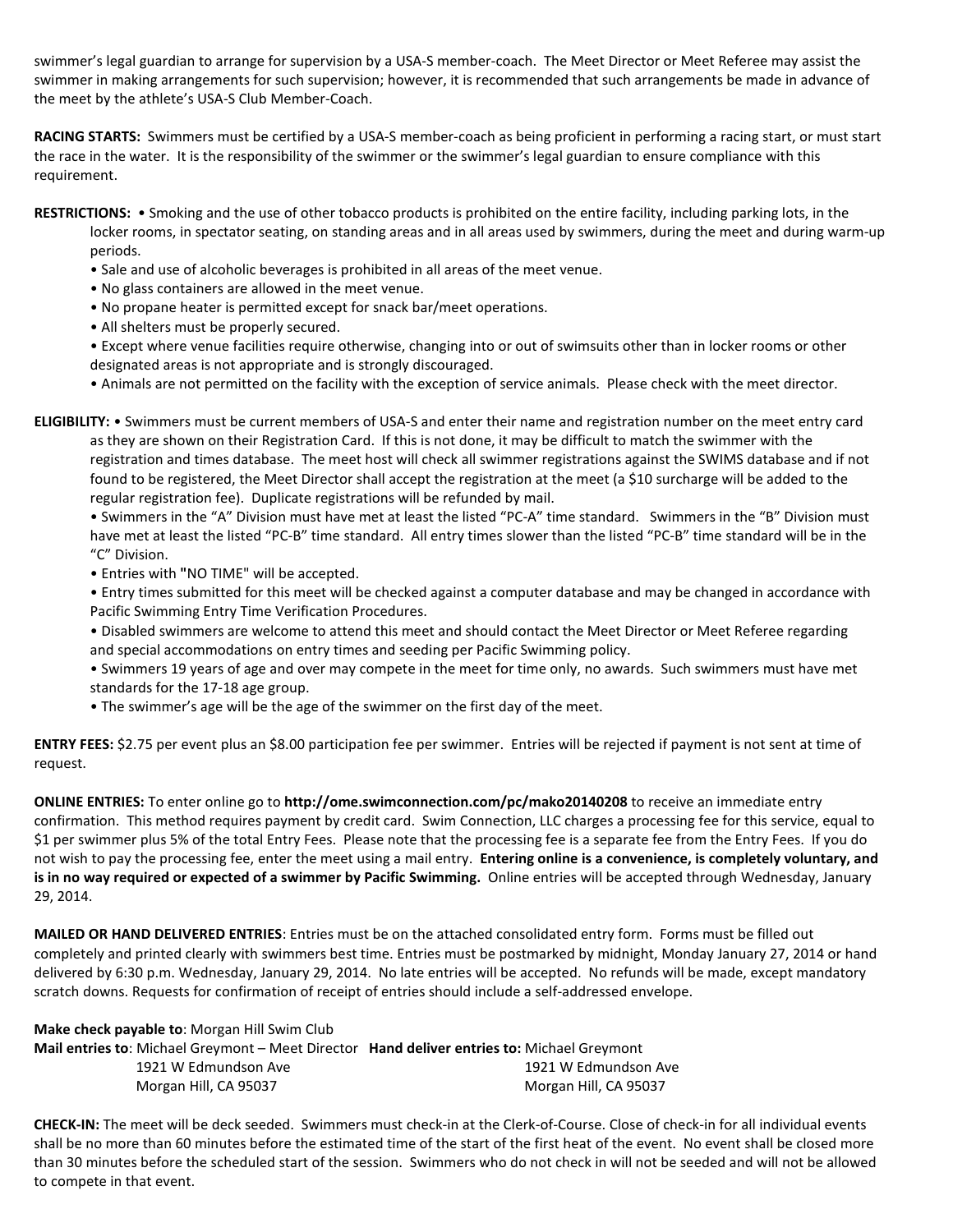**SCRATCHES:** Swimmers entered in an individual event that they have checked in for, must swim in the event unless they notify the clerk of the course before seeding for that event has begun. Swimmers who miss an event they have checked in for will not be penalized by the loss of the next event they have entered.

AWARDS: Ribbons will be awarded to 1<sup>st</sup> through 8<sup>th</sup> place finishers in the A+, B and C divisions for each event and age group. 13 & OV events will be awarded as 13-14 and 15-16, 17-18 Age Groups. Swimmers aged 19 and over will not be awarded. "A" medals will be awarded to swimmers achieving new "A" times swum during this meet only. Open events will not be awarded.

**ADMISSION:** Free. A 2 day program will be available will be available for a charge.

**REFRESHMENTS:** A snack bar will be available throughout the competition. Coaches and working deck officials will be provided lunch. Hospitality will serve refreshments to timers and volunteers. **No commercial (i.e. McDonalds, Taco Bell, etc.) is allowed on the pool deck.**

**MISCELLANEOUS:** No overnight parking is allowed. Facilities will not be provided after meet hours.

## **EVENT SUMMARY:**

|           | Saturday, February 8, 2014 |              |              | Sunday, February 9, 2014 |          |           |               |  |  |  |
|-----------|----------------------------|--------------|--------------|--------------------------|----------|-----------|---------------|--|--|--|
| 8 & Under | $9 - 10$                   | $11 - 12$    | 13 & Over    | 8 & Under                | $9 - 10$ | $11 - 12$ | 13 & Over     |  |  |  |
| 25 BK     | 200 IM                     | 200 IM       | 200 IM       | 50 BK                    | 200 FR   | 200 FR    | 200 FR        |  |  |  |
| 50 FR     | 100 FL                     | 100 BK       | <b>50 FR</b> | 50 BK<br>100 IM          |          | 100 IM    | 100 BK        |  |  |  |
| 50 BR     | <b>50 FR</b>               | <b>50 FR</b> | 100 BR       | <b>25 FL</b>             | 100 IM   | 100 FR    | 200 FL        |  |  |  |
| 25 BR     | 50 BR                      | 100 BR       | 200 BK       | 100 FR                   | 100 FR   |           | <b>100 FR</b> |  |  |  |
| 50 FL     | 100 BK                     | 50 BR        | 100 FL       | <b>25 FR</b>             | 100 BR   | 50 FL     | 200 BR        |  |  |  |
|           | 50 FL                      |              |              | OPEN 400 IM***           |          |           |               |  |  |  |
|           | <b>OPEN 500 FR*</b>        |              |              |                          |          |           |               |  |  |  |

## **EVENTS:**

|                    | Saturday, February 8, 2014 |                   |
|--------------------|----------------------------|-------------------|
| <b>Girls Event</b> | Event                      | <b>Boys Event</b> |
| #                  |                            | #                 |
| $\mathbf{1}$       | 13/Over 200 IM             | $\overline{2}$    |
| 3                  | 11-12 200 IM               | 4                 |
| 5                  | 9-10 200 IM                | 6                 |
| $\overline{7}$     | 8/Under 25 Back            | 8                 |
| 9                  | 11-12 100 Back             | 10                |
| 11                 | 9-10 100 Fly               | 12                |
| 13                 | 13/Over 50 Free            | 14                |
| 15                 | 9-10 50 Free               | 16                |
| 17                 | 11-12 50 Free              | 18                |
| 19                 | 13/Over 100 Beast          | 20                |
| 21                 | 11-12 100 Breast           | 22                |
| 23                 | 10/Under 50 Breast         | 24                |
| 25                 | 13/Over 200 Back           | 26                |
| 27                 | 9-10 100 Back              | 28                |
| 29                 | 11-12 50 Breast            | 30                |
| 31                 | 8/Under 25 Breast          | 32                |
| 33                 | 13/Over 100 Fly            | 34                |
| 35                 | 10/Under 50 Fly            | 36                |
| 37                 | Open 500 Free*             | 38                |

|                                           | Saturday, February 8, 2014 |                        |
|-------------------------------------------|----------------------------|------------------------|
| Event                                     | Event                      | <b>Boys Event</b><br># |
| #                                         | 13/Over 200 IM             | $\overline{2}$         |
| $\overline{1}$<br>$\overline{\mathbf{3}}$ | 11-12 200 IM               | 4                      |
| $\overline{\phantom{1}}$                  | 9-10 200 IM                | 6                      |
| 7                                         | 8/Under 25 Back            | 8                      |
| 9                                         | 11-12 100 Back             | 10                     |
| L1                                        | 9-10 100 Fly               | 12                     |
| L3                                        | 13/Over 50 Free            | 14                     |
| $\overline{15}$                           | 9-10 50 Free               | 16                     |
| L7                                        | 11-12 50 Free              | 18                     |
| L9                                        | 13/Over 100 Beast          | 20                     |
| 21                                        | 11-12 100 Breast           | 22                     |
| 23                                        | 10/Under 50 Breast         | 24                     |
| $^{25}$                                   | 13/Over 200 Back           | 26                     |
| $^{27}$                                   | 9-10 100 Back              | 28                     |
| 29                                        | 11-12 50 Breast            | 30                     |
| 31                                        | 8/Under 25 Breast          | 32                     |
| 33                                        | 13/Over 100 Fly            | 34                     |
| 35                                        | 10/Under 50 Fly            | 36                     |

\*For the 500 Free Open: Swimmer must have the 9-10 A time- standard in order to enter this event. Swimmers must provide their timers and counters for this event.

\*\* For the 400 IM Open: Swimmer must have the 11-12 A time-standard in order to enter this event. Swimmers must provide their own timers for this